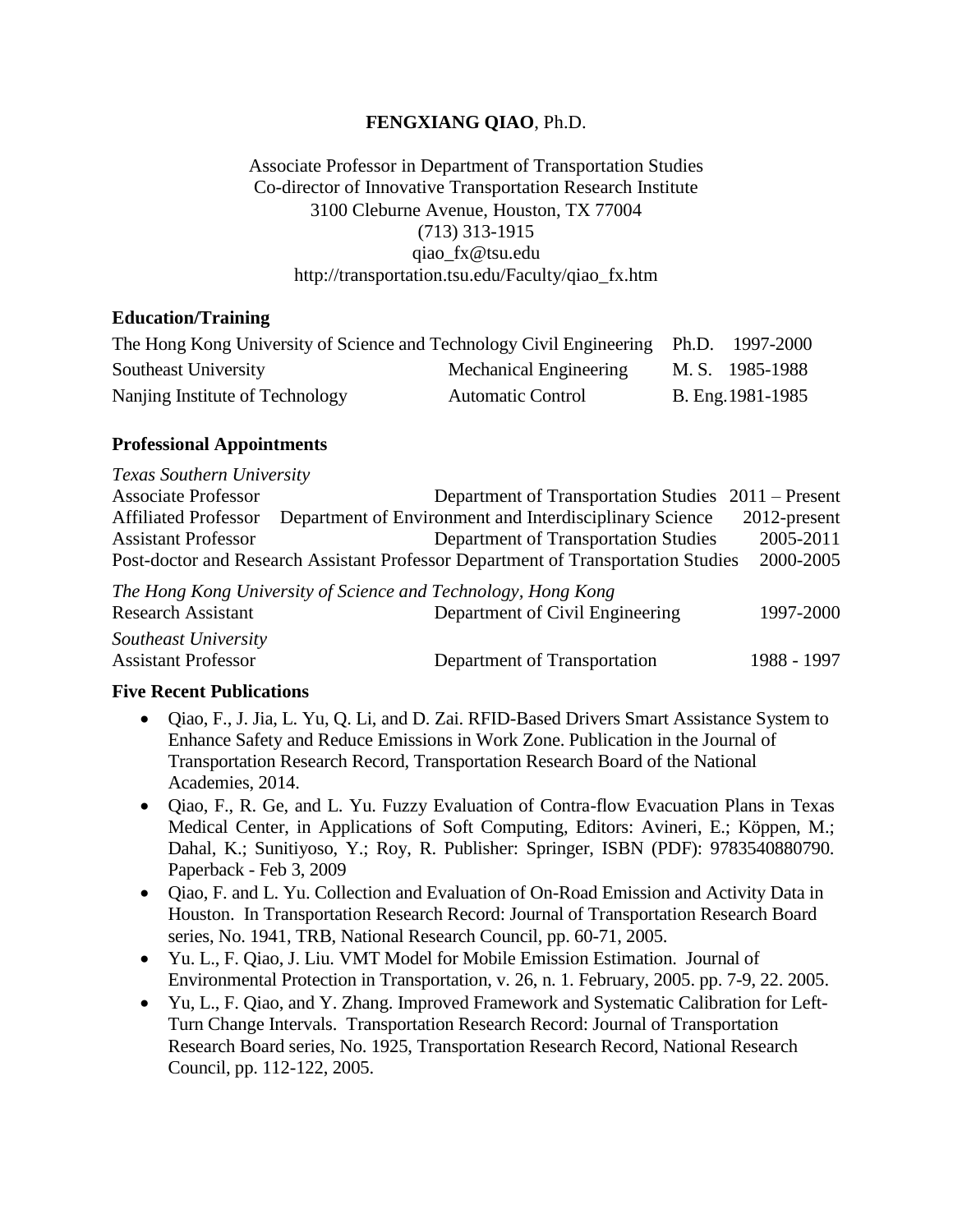# **Other Recent Publications**

- Yu, L., X. Zhang, F. Qiao, and Y. Qi. Genetic Algorithm-based Approach for the Development of Driving Schedules for Evaluating Greenhouse Gas Emissions from Light-Duty Vehicles. Transportation Research Record: Journal of Transportation Research Board, No. 2191. Transportation Research Board of the National Academies, Washington, D.C., 2010, pp. 166-173.
- Yu, L., Z. Wang, F. Qiao, and Y. Qi. Vehicle Emission Characteristics-based Approach to the Development and Evaluation of Driving Cycles for Classified Roads. Transportation Research Record: Journal of the Transportation Research Board No. 2058, pp 58-67. TRB, National Research Council, 2008.
- Zhu, Q., F. Qiao, and L. Yu. Toll Roads Distribution in The United States, Journal of Systemics, Cybernetics and Informatics (JSCI). v. 8, n. 4, 2010. pp. 76-79.
- Godazi. K., R. Goodwin, F. Qiao, A. Miller. Exposing Minority Students to Transportation and STEM-related Careers through Summer Education Programs. Publication in Transportation Research Record: Journal of Transportation Research Record, No. 2328, pp. 16-24, 2013.
- Qiao, F., H. Liu, and L. Yu. Incorporating Wavelet Decomposition Technique to Compress TransGuide ITS Data. Transportation Research Record: Journal of Transportation Research Board series, No. 1968, National Research Council, pp 63-74, 2006.
- Yu, L. and F. Qiao. Collection and Evaluation of On-Road Vehicle Emission and Activity Data. Research Report, Houston Advanced Research Center. April 2004.
- Yu, L., F. Qiao, G. Li and H. Oey. Forecasting Traffic Characteristics for Air Quality Analyses. Report Number TX-02/4142-9, Texas Department of Transportation, 2002.

# **Selected Funded Projects by Federal and Non-Federal Agencies**

- PI: Buffer Zones/Infill Development Environmental and Public Health Effects of Traffic Congestion and Increased Vehicle Emissions Triggered by Infill Development, (TxDOT 14-3, \$ \$ 131,205.00 with University of Texas Health Science Center. TSU lead).
- CO-PI at TSU (PI: Lei Yu): Tier One National University Transportation Center, TransLIVE, Transportation for Livability by Integrating Vehicles and Environment (U.S. DOT, \$3,500,000, 2012-2013, Five-Institutional Consortium, #KLK900-SB-003, TSU Budget: \$600,000).
- PI: Assessment of Drivers' Workload for Freeway Sign Design, (Southwest Region Transportation Research Center Project, 2010-2011, \$30,000)
- PI: Using RFID Technique for Smart Guide Signing at Unsignalized Intersections, (Texas Southern University Seed Grant, 2011-2012, \$ 8,500.00)
- PI: Driver Understanding of Congestion-Based Pricing Messages (TxDOT 0-6173, \$328,641, 2008-2010).
- PI: Computer Simulation-Based Algorithm For Optimizing Evacuation Plans in Major Trip Generator (Southwest Region Transportation Research Center Project, SWUTC, 2006- 2007, \$20,852)
- PI: Using GPS and ITS Data to Calibrate the Micro Simulation Model VISSIM (SWUTC, 2005-2006, \$34,700)
- PI: ITS Data Compression by Using Advanced Signal Processing Techniques (SWUTC, 2004-2005, \$55,200)